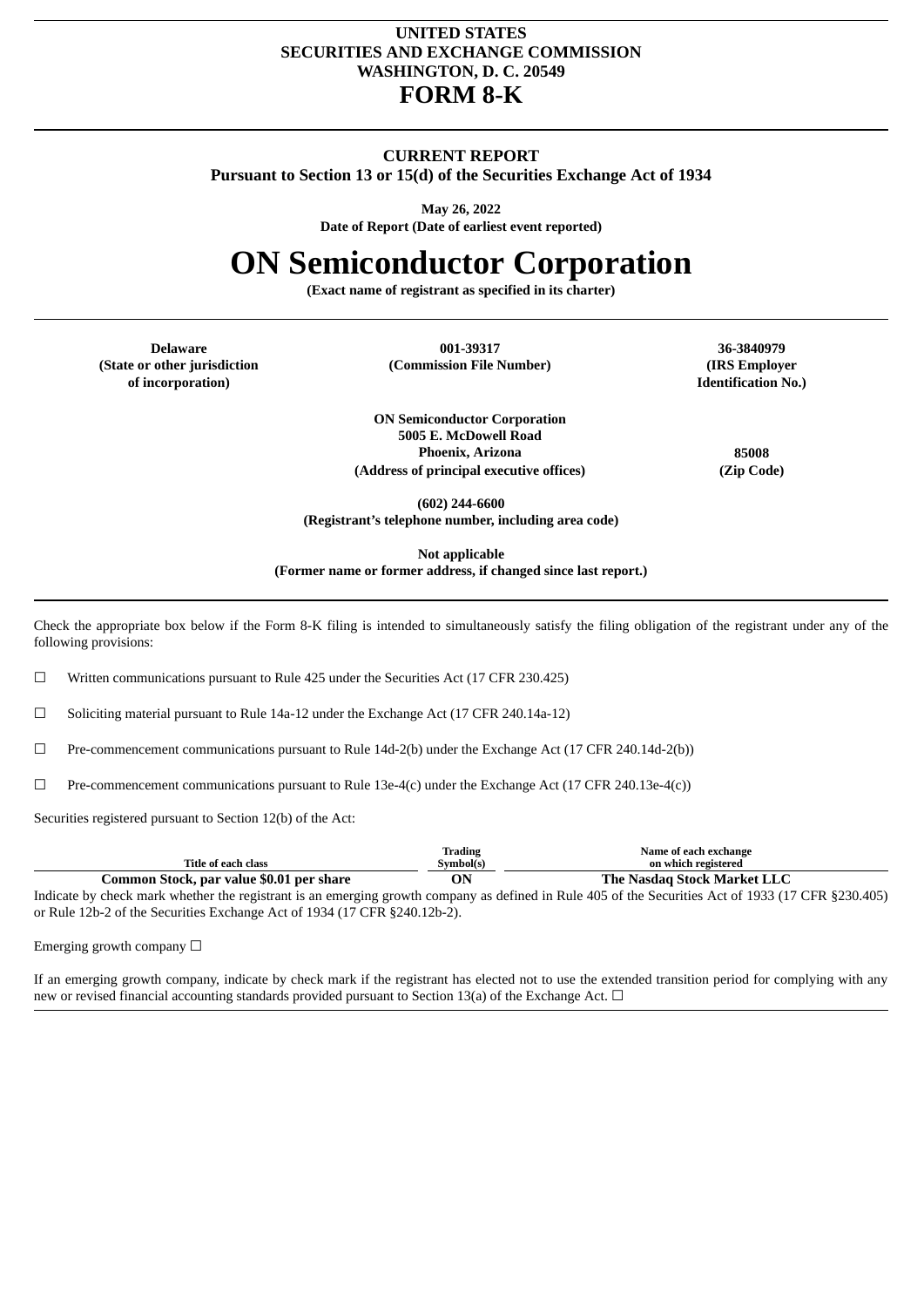### Item 5.02. Departure of Directors or Certain Officers; Election of Directors; Appointment of Certain Officers; Compensatory **Arrangements of Certain Officers.**

(b) On May 27, 2022 (the "*Effective Date*"), Vincent C. Hopkin, Executive Vice President and General Manager, Advanced Solutions Group ("*ASG*") for ON Semiconductor Corporation (the "*Company*" and, including its affiliates, "*onsemi*"), informed the Company's Board of Directors (the "Board") of his intention to step down from his officer positions with onsemi, effective immediately, and will retire from all positions with onsemi effective July 31, 2022 (the "*Retirement Date*"). Robert Tong, a Senior Vice President and direct report of Mr. Hopkin who has served as General Manager of the Mobile, Computing and Cloud Division of ASG since 2019, will assume Mr. Hopkin's duties as the senior officer in charge of ASG effective as of the Effective Date. Mr. Tong joined onsemi in 2008 through its acquisition of AMI Semiconductor, where he served as senior vice president of its medical division. Prior to AMI Semiconductor, he was the president and CEO of Dspfactory, a fabless semiconductor startup of DSP products for the hearing health industry.

(e) Upon his retirement, Mr. Hopkin will be entitled to receive the retirement-related benefits and compensation previously disclosed in the Company's filings with the Securities and Exchange Commission ("*SEC*"). In addition, the Human Capital and Compensation Committee of the Board approved the acceleration of vesting for the remainder of the time-based restricted stock units granted to him in 2021, effective as of the Effective Date, although those awards will continue to pay out according to their original schedule. All other unvested equity awards held by him, including the entirety of his 2022 equity grant, will be forfeited on the Retirement Date.

#### **Item 5.07. Submission of Matters to a Vote of Security Holders.**

(a) The 2022 Annual Meeting of Stockholders (the "*Annual Meeting*") of the Company was held on May 26, 2022. The proposals (all of which were from management) submitted to the stockholders of the Company at the Annual Meeting and the final results of the voting regarding each proposal are set forth below. The proposals are described in detail in the Company's definitive proxy statement filed with the SEC on April 6, 2022.

(b) **Proposal No. 1.** The Company's stockholders elected 10 directors of the Company, each for a one-year term expiring at the 2023 annual meeting of stockholders and until their successors are duly elected and qualified, or until the earlier time of their death, resignation or removal, as set forth below:

| Name               | <b>Votes</b><br>For | Votes<br><b>Against</b> |  | <b>Abstentions</b> | <b>Broker Non-Votes</b> |
|--------------------|---------------------|-------------------------|--|--------------------|-------------------------|
| Atsushi Abe        | 343,183,023         | 9,498,137               |  | 1,368,858          | 26,546,017              |
| Alan Campbell      | 342,423,139         | 10,257,880              |  | 1,368,999          | 26,546,017              |
| Susan K. Carter    | 341,807,971         | 10,147,159              |  | 2,094,888          | 26,546,017              |
| Thomas L. Deitrich | 343,738,350         | 8,935,741               |  | 1,375,927          | 26,546,017              |
| Gilles Delfassy    | 347,873,893         | 4,798,847               |  | 1,377,278          | 26,546,017              |
| Hassane El-Khoury  | 348, 101, 513       | 4,525,575               |  | 1,422,930          | 26,546,017              |
| Bruce E. Kiddoo    | 347,421,914         | 5,258,427               |  | 1,369,677          | 26,546,017              |
| Paul A. Mascarenas | 309,662,556         | 40,962,648              |  | 3,424,814          | 26,546,017              |
| Gregory L. Waters  | 346,888,733         | 5,784,220               |  | 1,377,065          | 26,546,017              |
| Christine Y. Yan   | 333,699,164         | 18,979,237              |  | 1,371,617          | 26,546,017              |

**Proposal No. 2.** The Company's stockholders approved the advisory (non-binding) resolution to approve the compensation of the Company's named executive officers, as set forth below:

| Votes For         | Votes<br>Against | Abstentions                 | Non-Votes<br>Broker<br>____             |
|-------------------|------------------|-----------------------------|-----------------------------------------|
| 196<br>330<br>764 | 22,985,210       | 300<br>$\sim$ $\sim$<br>014 | 0.4 <sub>0</sub><br>ገሬ<br>5/16<br>.v.v. |

**Proposal No. 3.** The Company's stockholders ratified the selection of PricewaterhouseCoopers LLP as the Company's independent registered public accounting firm for the year ending December 31, 2022, as set forth below:

| <b>Votes For</b>              | Against<br>Votes       | `entions<br>- 11 12 |
|-------------------------------|------------------------|---------------------|
| BAE<br><b>NQ5</b><br>34በ<br>. | 0 פ<br>AC<br>$10^{-7}$ | 80.140              |